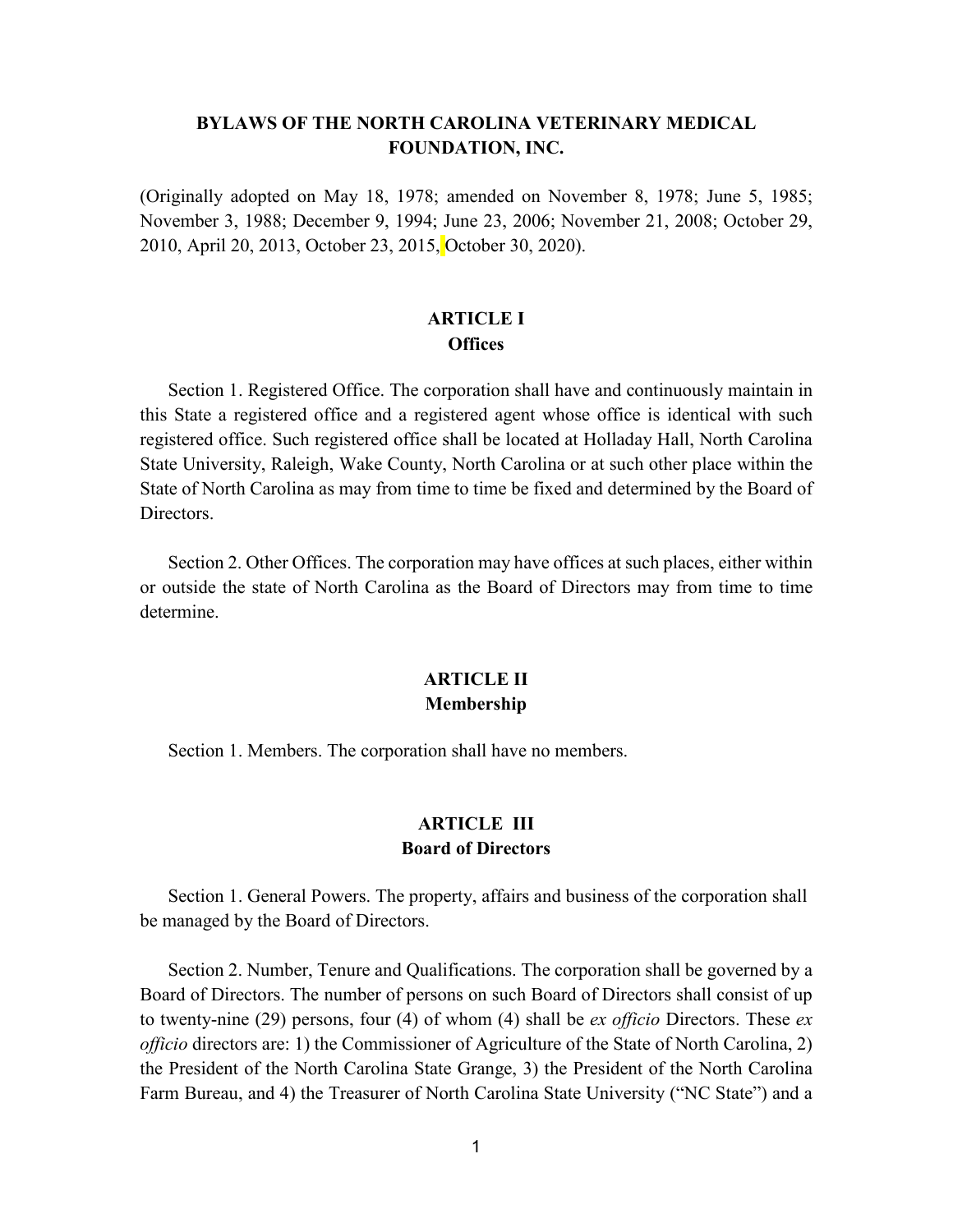Senior Administrative Officer of NC State who is also *ex-officio* Treasurer of the corporation. With the exception of the Treasurer of North Carolina State University and a Senior Administrative Officer of NC State who is also *ex-officio* Treasurer of the corporation who shall have voting power, all other *ex officio* directors will not have voting power.

The remaining Directors shall be elected; provided, however, no more than twenty-five percent (25%) of the elected members of the Board of Directors shall be veterinarians. Those persons elected to succeed Directors whose terms have expired shall be elected at the annual Fall meeting of the Board of Directors by the then members of Board of Directors, including those members whose terms expire at the conclusion of such annual meeting each year. They must receive the affirmative vote of a majority of the members of the Board of Directors present but no less than one-third of the number of directors in office. Directors so elected, unless a director dies, resigns or is otherwise disqualified shall serve for a term of four (4) years, beginning at the adjournment of the annual meeting at which they are elected. They would serve for four (4) year terms; may be selected for second term but may not serve more than eight (8) years consecutively, then eligible to return after one (1) year of non-service. The elected Directors shall be divided into four classes of up to six (6) Directors each, and the terms of the classes of the elected Directors shall be staggered such that the term of one (1) class of elected Directors shall expire each year. In the event the number of elected Directors shall be increased, the additional elected Directors shall be added to each class of elected Directors on a "pro rata" basis such that following such increase an equal number of Directors will be elected each year. In the event the number of elected Directors shall be decreased, the elected Directors removed by reason of such decrease shall be removed from each class of elected Directors on a "pro rata" basis such that following such decrease an equal number of Directors will be elected each year.

Section 3. Regular Meetings. A regular annual meeting of the Board of Directors shall be held at the office of the corporation during the fourth quarter of each year. There shall be at least one (1) additional regular meeting of the Board of Directors each year, to be held during the second quarter of each year. The Board of Directors may provide, by resolution, for the holding of such meetings at a place other than the office of the corporation, within or without the State of North Carolina, without other notice than such resolution.

Section 4. Substitute Annual Meeting. If any regular meeting provided for by Section 3 above shall not be held during the quarters designated in such section, a substitute meeting may be called in the manner provided for the call of a special meeting in accordance with the provisions of Section 5 of this Article III; and a substitute meeting so called shall be designated as, and be treated for all purposes, as a regular meeting.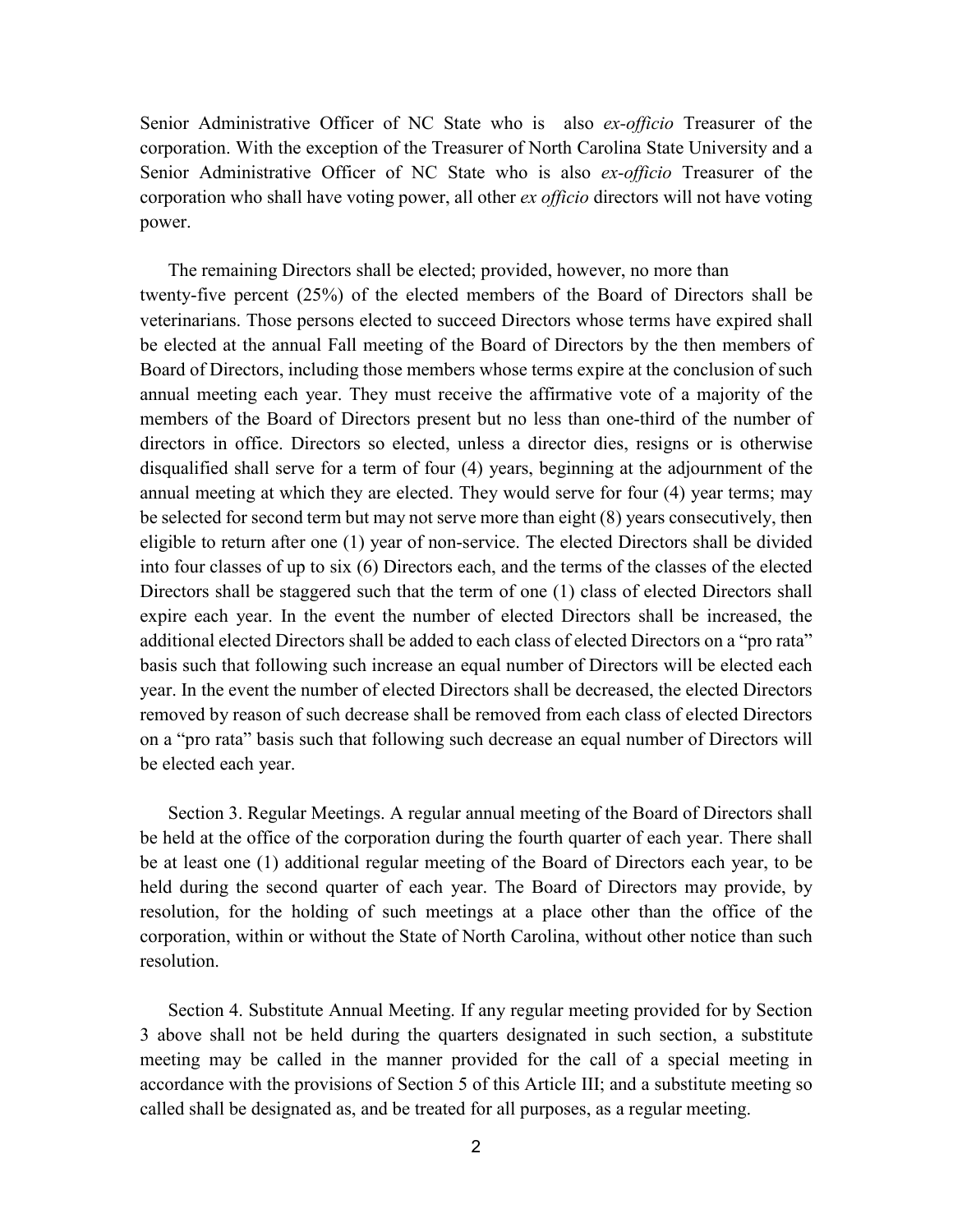Section 5. Special Meetings. Special meetings of the Board of Directors may be called by or at the request of the President or Vice President or by three or more of the Directors. The person or persons authorized to call special meetings of the Board may fix any place, either within or without the State of North Carolina, as the place for holding such special meetings. Notwithstanding, the location of any special meeting must be within fifty (50) miles of the corporate offices of the Foundation unless otherwise agreed by the majority of the Executive Committee.

Section 6. Notice of Meetings. Notice of each regular meeting of the Board of Directors shall be given at least thirty (30) days in writing prior thereto. Notice of any special meeting of the board of Directors shall be given no less than two (2) business days in writing prior thereto. The notice of any special meeting must state the business to be transacted or the purpose of the meeting in the notice. Any Director may waive notice of any meeting. The attendance of a Director at any meeting shall constitute a waiver of notice of such meeting, except where a Director attends a meeting for the express purpose of objecting to the transaction of any business because the meeting is not lawfully called or convened. Neither the business to be transacted at, nor the purpose of, any regular meeting of the Board need be specified in the notice or waiver of notice of such meeting, unless specifically required by law or by these bylaws.

Section 7. Quorum. The presence of one-third (1/3) of the members of the Board of Directors in office immediately before a meeting begins shall constitute a quorum for the transaction of business; provided, that, if less than a quorum of the Directors shall be present at the time and place of any meeting, the Directors present may adjourn the meeting from time to time until a quorum shall be present, and notice of any adjourned meeting need not be given. Virtual Attendance: Members may participate in any meeting through the use of a tele- or videoconference or similar communications equipment by means of which all persons participating in the meeting can communicate with one another or through any technology allowable under law, but only to the extent allowed by the Board of Directors. Such participation in the meeting shall constitute presence in person at the meeting.

Section 8. Voting. Except as otherwise expressly provided by statute, or by Charter of the corporation, or by these bylaws, the action of a majority of the Directors present at a meeting at which a quorum is present shall be the action of the Board of Directors.

Section 9. Resignation of Directors. Any Director may resign at any time by giving notice thereof in writing to the President of the corporation. Such resignation shall take effect at the time specified therein, or if no time is specified, at the time such resignation is received by the President, unless it shall be necessary to accept such resignation by its terms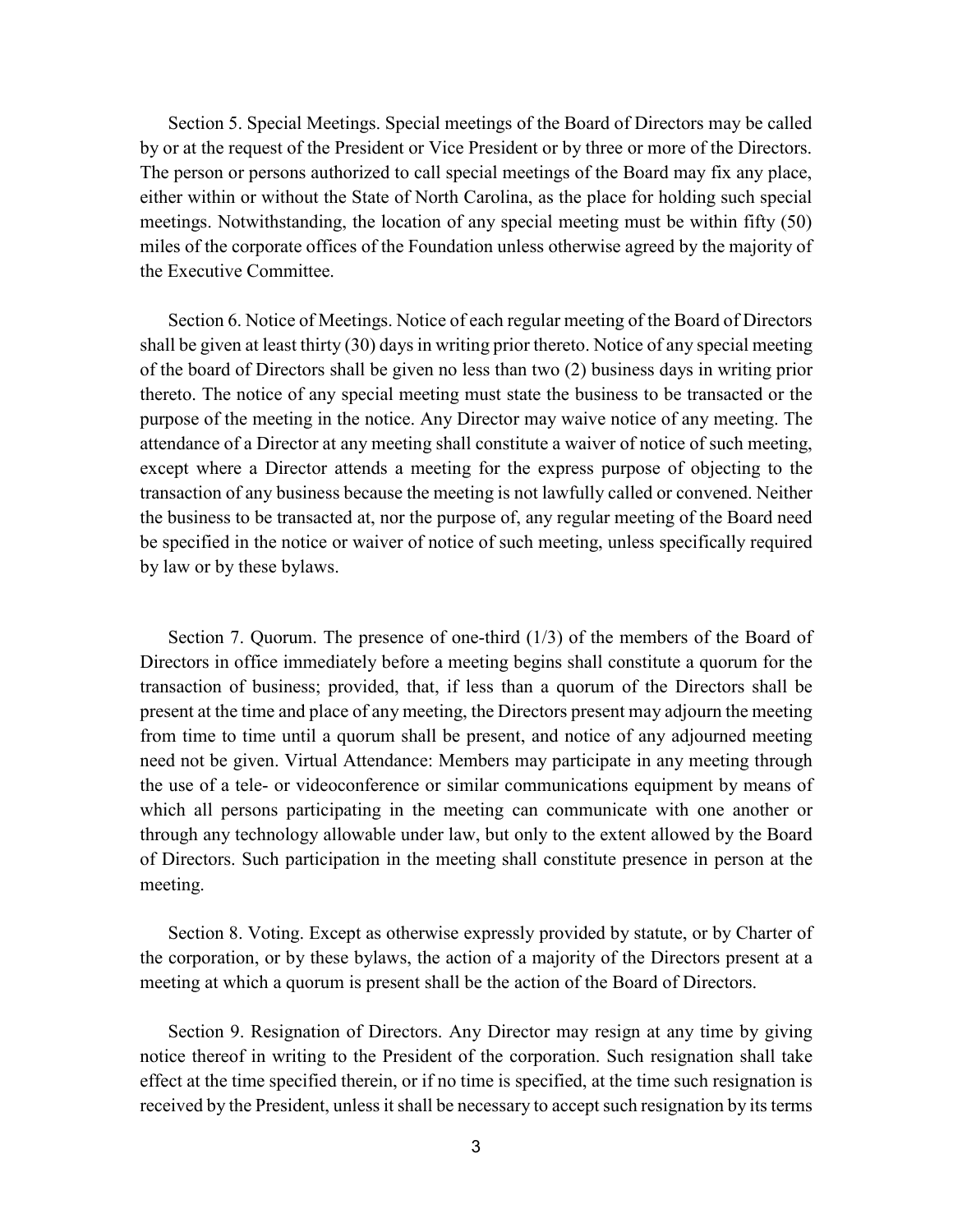before it becomes effective, in which event the resignation shall take effect upon its acceptance by the Executive Committee of the Board.

Section 10. Disqualification of Directors. Directors may be removed, either with or without cause, upon recommendation of the Executive Committee, by vote of a majority of the whole Board of Directors at a special meeting of the Board called for that purpose. A director appointed in accordance with the provisions of Section 2 of this Article III may be removed, either with or without cause, by the Board of Directors, by a majority vote of the Directors present at any meeting, or by any officer or agent on whom such power of removal may be conferred by the Board of Directors. The removal of any person from office shall be without prejudice to the contract rights, if any, of the person so removed.

Section 11. Vacancies. In the event of any vacancy occurring in the Board of Directors by death, resignation, disqualification, or otherwise, the remaining Directors shall continue to act; and such vacancy may be filled by the vote of a majority of the remaining Directors, even though such majority is less than a quorum, or by the sole remaining Director if there be only one (1) Director remaining. Any Director so chosen shall hold office for the unexpired portion of the term of the person whom the newly elected Director succeeds and until his successor shall have been duly elected and qualified, or until his death, or until he/she shall resign or shall become disqualified. An increase in the number of Directors shall be deemed to create vacancies in the Board of Directors to be filled in the manner provided in Section 2 of this Article III.

Section 12. Compensation of Directors. Directors shall not receive any compensation for their services as such; provided, however, that nothing herein contained shall be construed to preclude any person who is a Director from also serving the corporation in another capacity and receiving compensation therefore.

Section 13. Director Emeritus. From time to time the board of Directors may recognize exemplary service of retiring or former directors by electing deserving individuals to the position of Director Emeritus. Directors Emeritus will serve in an ex officio status and will serve for life unless he or she resigns or is otherwise disqualified but will have no voting power. Nomination and election will take place at the Foundation's  $4<sup>th</sup>$  quarter meeting and election will require a two-thirds (2/3) affirmative vote of all Directors present.

Section 14. Duties. Each Director shall discharge his/her duties as a Director, including his duties as a member of a committee, in good faith, with the care an ordinarily prudent person in a like position would exercise under similar circumstances, and in a manner the Director reasonably believes to be in the best interest of the corporation. Failure to act in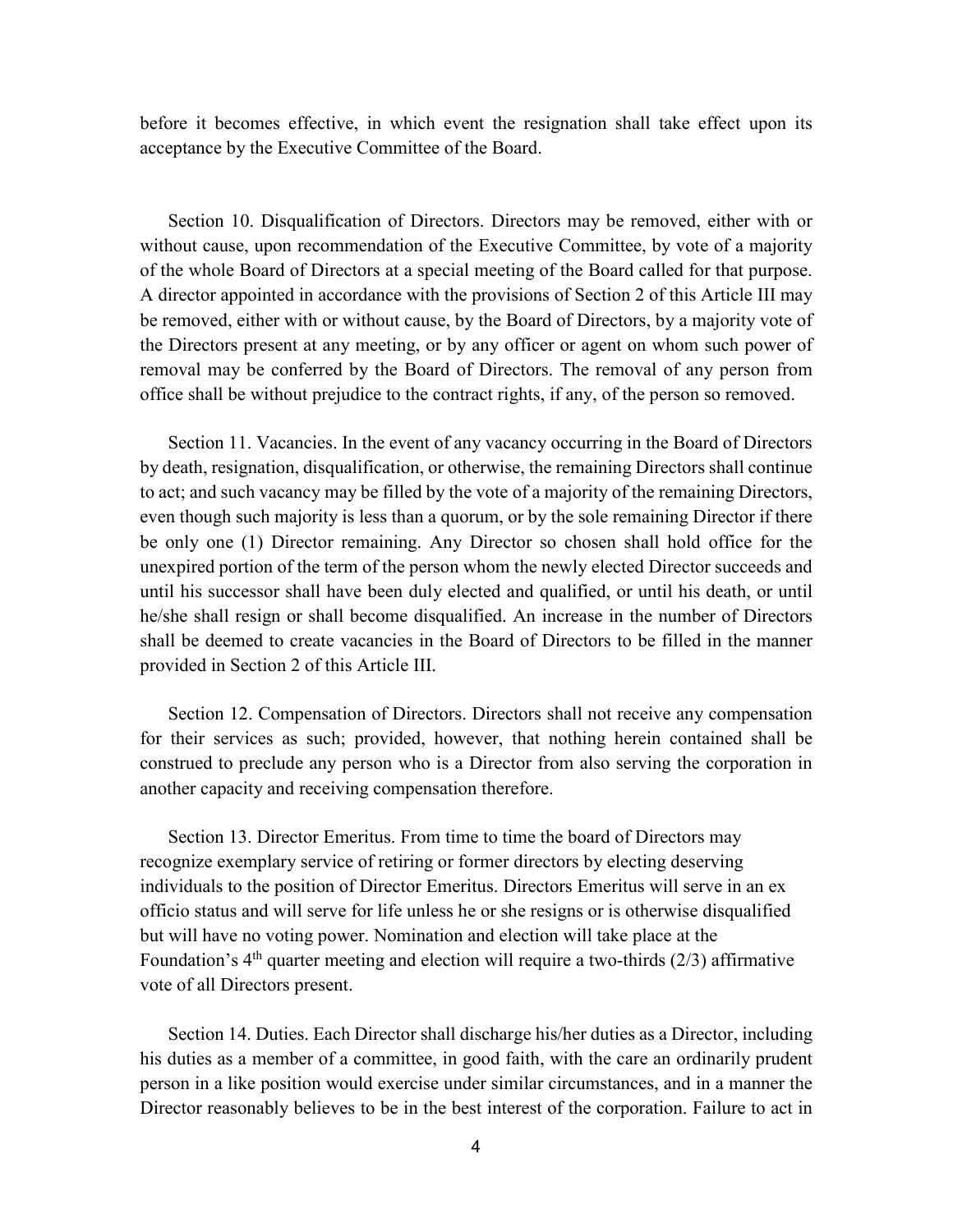good faith may be grounds for disqualification and removal as a Director.

Section 15. Director's Conflict of Interest. Any corporate transaction in which a Director has a direct or indirect interest must be authorized, approved, or ratified in good faith at a regular or special meeting of the Board of Directors and by a two-thirds (2/3) majority of those Directors present, but not less than fifty per cent (50%) of the Directors who have no direct or indirect interest in the transaction even though less than a quorum; provided, however, no such transaction shall be authorized, approved, or ratified by a single Director. For purposes of this Section, a Director has an indirect interest in a transaction if:

> (a) Another entity in which he/she has a material financial interest or in which he/she is a general partner is a party to the transaction; or

(b) Another entity of which he/she is a director, officer, or trustee is a party to the transaction and the transaction is or should be considered by the Board.

Section 16. Certain Director Liability. In addition to other liabilities imposed by law upon Directors, a Director shall be subject to the following liabilities:

> (a) All Directors who vote for or assent to any distribution of assets of the corporation contrary to any lawful restrictions in the North Carolina Nonprofit Corporation Act (the "Act"), the Articles of Incorporation, or these bylaws, shall be jointly and severally liable to the corporation for the amount of the distribution that exceeds what could have been distributed without violating such restrictions.

> (b) All Directors who vote for or assent to the making of any loan or guaranty or other form of security by the corporation to or for the benefit of the Directors or officers of the corporation, or any of them, except loans, guaranties or other forms of security made to full-time employees of the corporation who are also Directors or officers of the corporation and which were made in accordance with Section 13 of this Article, section 2 of Article VI, and this Section, shall be jointly and severally liable to the corporation for the repayment or return of the money or value loaned, with interest thereon at the legal rate until paid, or for any liability of the corporation upon the guarantee.

> (c) A Director shall not be liable under the provisions of subparagraphs (a) or (b), above, if he/she performed his duties in compliance with section 13 of this Article III or (unless his actual knowledge concerning the matter in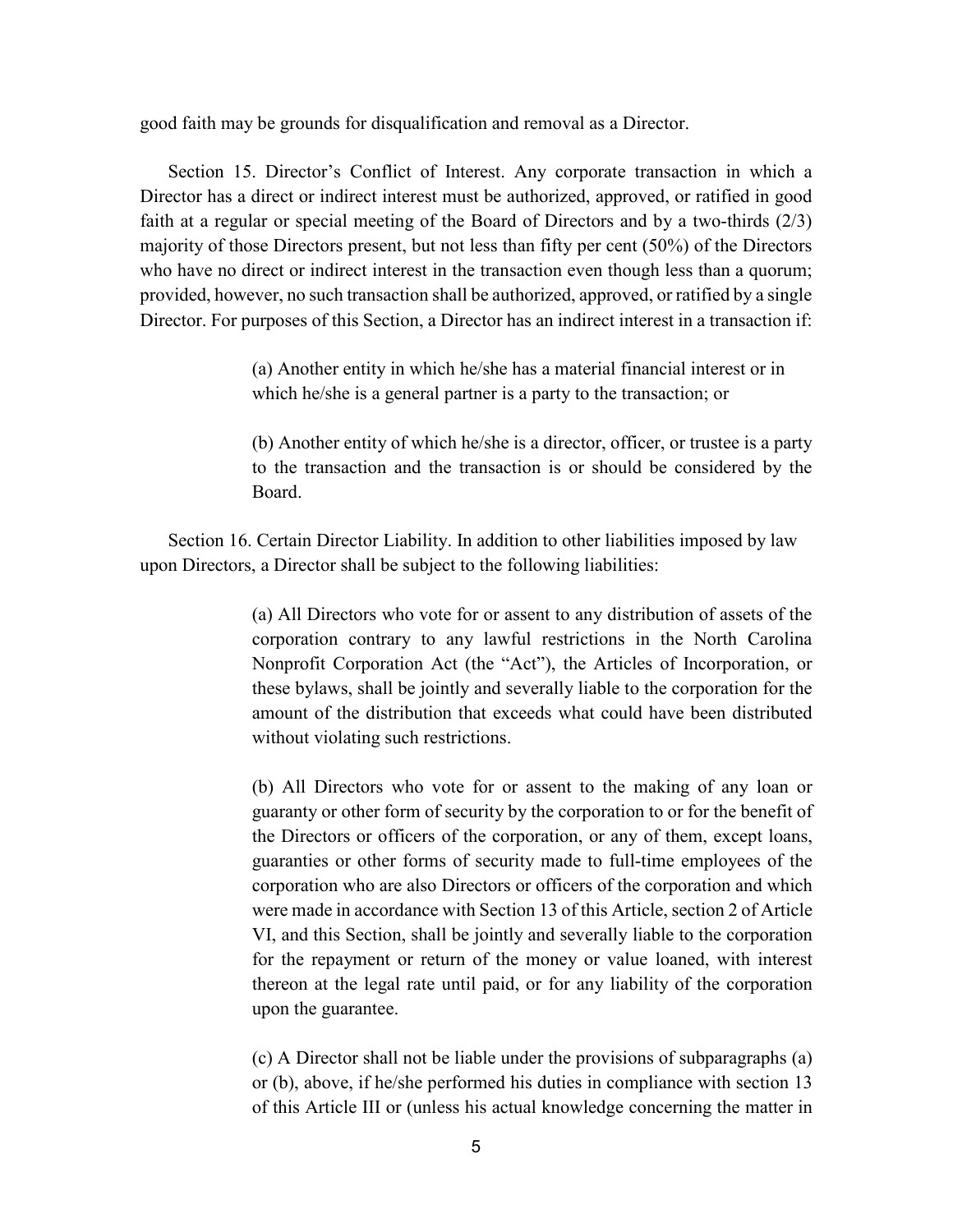question makes such reliance unreasonable) he/she relied on information, opinions, reports, or statements, including financial statements and other financial data, if prepared or presented by (i) one or more officers or employees of the corporation whom the Director reasonably believes to be reliable and competent in the matters presented; (ii) legal counsel, public accountants, or other persons as to matters the Director reasonably believes are within their professional or expert competence; or (iii) a committee of the Board of which he/she is not a member if the Director reasonably believes the committee merits confidence.

Section 17. Adherence to Social Media Policy. All directors will be provided a copy of the NC State Veterinary Medicine Social Media Guidelines and are required to adhere to these guidelines with respect to social media postings that are in regard to or related to the College of Veterinary Medicine or NCSU at large, its staff, faculty, students, patients or clients.

### **ARTICLE IV Officers**

Section 1. Number of Officers. The officers of the corporation shall be a President, a Vice President, a Secretary and a Treasurer, and such other officers as may be appointed in accordance with the provisions of section 3 of this Article IV. Any two (2) offices may be held by one (1) person, except the offices of President and Secretary; but no officer shall sign or execute any document in more than one (1) capacity.

Section 2. Election, Term of Office and Qualifications. With the exception of the Secretary and the Treasurer, who also serve in an ex officio capacity as a Director, officers of the corporation shall be elected by the Board of Directors every two years to serve twoyear terms at the Regular Annual Meeting of the Board, and shall hold office until the second Regular Annual Meeting of the Board held next after his/her election, or until his/her death, or until he/she shall resign or be disqualified or otherwise removed from office. All of the officers except the Secretary and Treasurer shall be elected from the membership of the Board of Directors.

Section 3. Subordinate Officers and Agents. The Board of Directors from time to time may appoint other officers or agents, each of whom shall hold office for such period, have such authority, and perform such duties as the Board of Directors from time to time may determine. Traditionally the Vice Chancellor of Finance and Administration is appointed to serve as Assistant Treasurer. The Board of Directors may delegate to any officer or agent the power to appoint any subordinate officer or agent and to prescribe his respective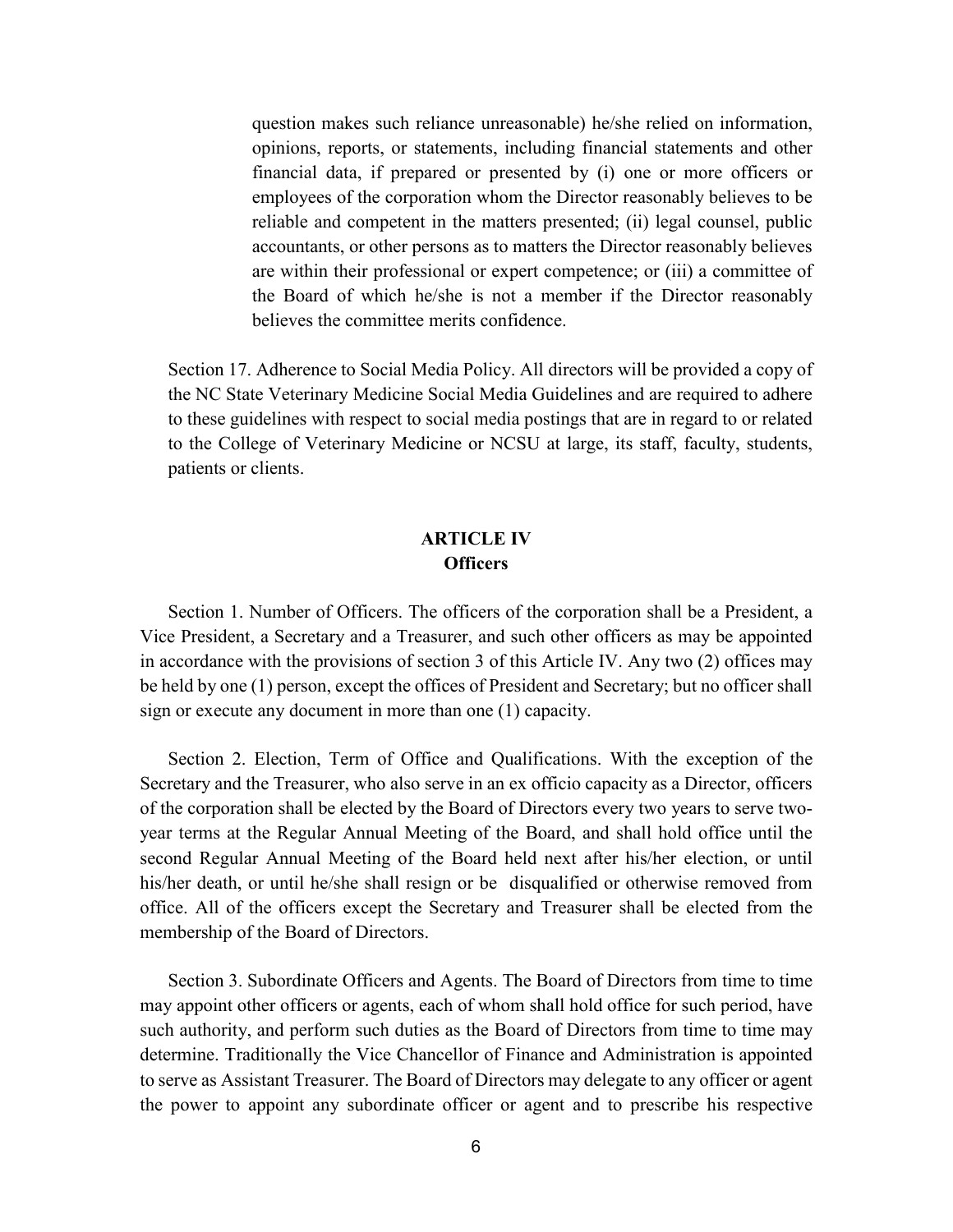authority and duties.

Section 4. Disqualification and Removal of an Officer. With the exception of the Secretary and the Treasurer, who also serve in an ex officio capacity as a Director, the officers specifically designated in Section 1 of this Article IV may be removed, either with or without cause, by vote of a majority of the whole Board of Directors at a special meeting of the Board called for that purpose. The officers appointed in accordance with the provisions of Section 3 of this Article IV may be removed, either with or without cause, by the Board of Directors, by a majority vote of the Directors present at any meeting, or by any officer or agent on whom such power of removal may be conferred by the Board of Directors. The removal of any person from office shall be without prejudice to the contract rights, if any, of the person so removed.

Section 5. Resignation. Any officer may resign at any time by giving written notice to the Board of Directors or to the President of the corporation or, if he/she was appointed by an officer or agent in accordance with Section 3 of this Article IV, by giving written notice to the officer or agent who appointed him/her. Any such resignation shall take effect upon its being accepted by the Executive Committee or President of the Board of Directors.

Section 6. Vacancies. A vacancy in any office because of death, resignation, removal, or disqualification, or any other cause, shall be filled for the unexpired portion of the term in the manner prescribed by these bylaws for regular appointments or elections to such offices.

Section 7. President. The President shall be the chief executive officer of the corporation, and, subject to the instructions of the Board of Directors, shall have general charge of the business, affairs, and property of the corporation and control over other officers, agents, and employees. He/she shall preside at all meetings of the Board of Directors and the Executive Committee at which he/she may be present. The President shall do and perform such other duties as from time to time may be assigned to him/her by the Board of Directors or the Executive Committee. While it is desirable that the President should be the same person who immediately preceded the outgoing President as Vice President of the corporation, all candidates for President shall, in any event, be subject to regular nomination and election in accordance with these Bylaws.

Section 8. Vice President. At the request of the President, or in his/her absence or disability, the Vice President shall perform all the duties of the President and when so acting, shall have all the powers of and be subject to all the restrictions upon the President. The Vice President shall perform such other duties and have such authority as from time to time may be assigned to him/her by the Board of Directors or the Executive Committee.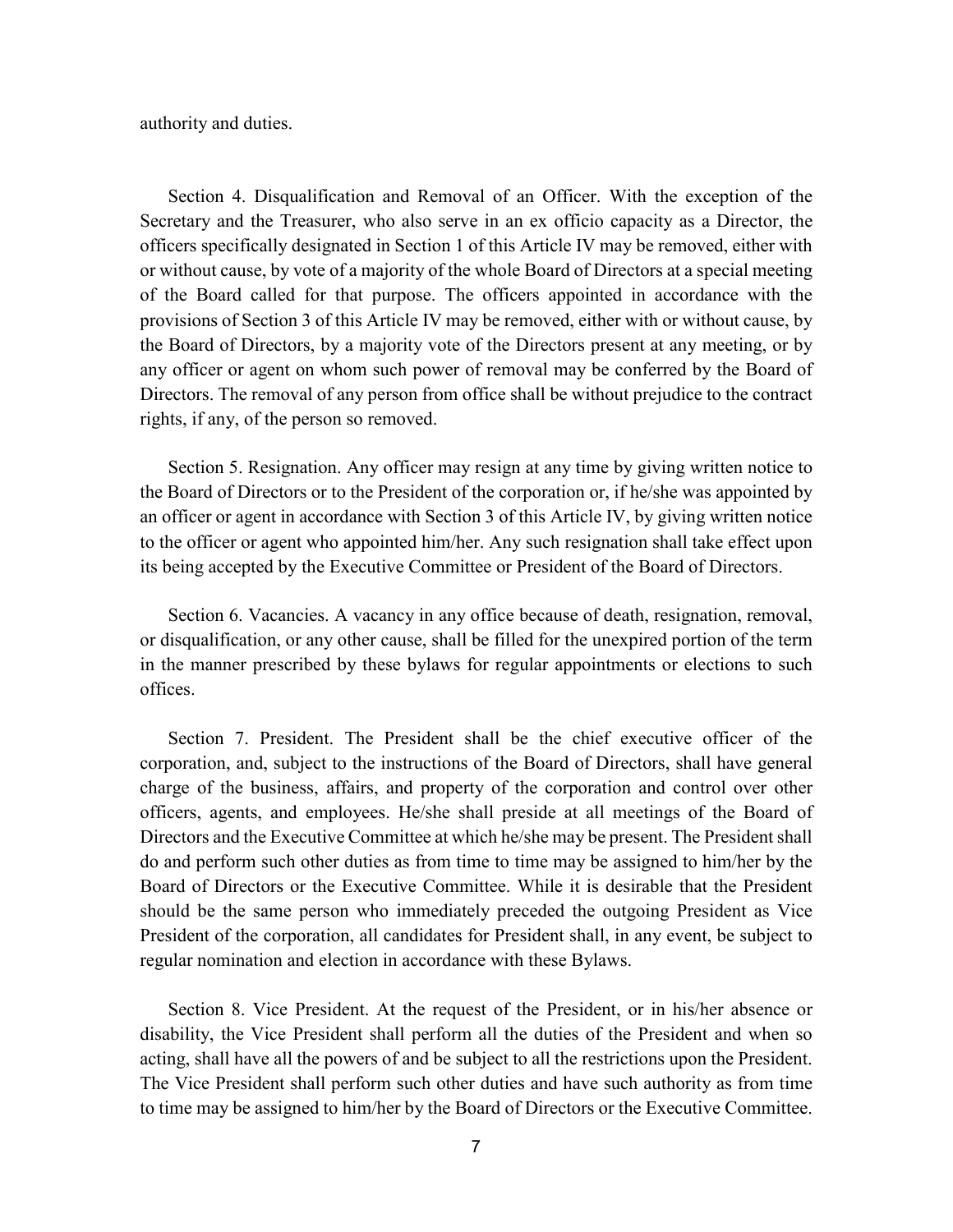Section 9. Secretary. The Associate Dean ( or Interim Associate Dean) of Advancement of North Carolina State College of Veterinary Medicine, shall serve ex-officio as Secretary of the corporation. The Secretary shall keep the minutes of the meetings of the Board of Directors and the Executive Committee and shall see that all notices are duly given in accordance with the provisions of these bylaws or as required by law. He/she shall be custodian of the records, books, reports, statements, certificates, and other documents of the corporation and the seal of the corporation and see that the seal is affixed to all documents requiring such seal. In general, he/she shall perform all duties and possess all authority incident to the office of Secretary, and he/she shall perform such other duties and have such other authority as from time to time may be assigned to him/her by the Board of Directors or the Executive Committee.

Section 10. Treasurer. The Treasurer of North Carolina State University, a Senior Administrative Officer of North Carolina State University, shall serve ex-officio as Treasurer of the corporation. The Treasurer shall have supervision over the funds, securities, receipts, and disbursements of the corporation. He/she shall in general perform all duties and have all authority incident to the office of Treasurer and shall perform such other duties and have such other authority as from time to time may be assigned or granted to him/her by the Board of Directors or the Executive Committee. He/she may be required to give a bond for the faithful performance of his duties in such form and amount as the Board of Directors may determine.

Section 11. Duties of Officers May Be Delegated. In case of the absence of any officer of the corporation or for any other reason that the Board may deem sufficient, the Board may delegate the powers or duties of such officer to any other officer or to any Director for the time being provided a majority of the entire Board of Directors concurs therein.

Section 12. Salaries of Officers. No officer of the corporation shall receive a salary for his service as such officer if he/she is also a Director of the corporation.

Section 13. Duties. (a) An officer with discretionary authority shall discharge his duties under that authority in good faith, with the care an ordinary prudent person in a like position would exercise under similar circumstances, and in a manner he/she reasonably believes to be in the best interests of the corporation. (b) An officer is not liable for any action taken as an officer, or any failure to take any action, if the officer performed the duties of his/her office in compliance with subparagraph (a), above, or (unless his actual knowledge concerning the matter in question makes such reliance unreasonable) he/she relied on information, opinions, reports, or statements, including financial statements and other financial data, if prepared or presented by: (i) one or more officers or employees of the corporation whom the officer reasonably believes to be reliable and competent in the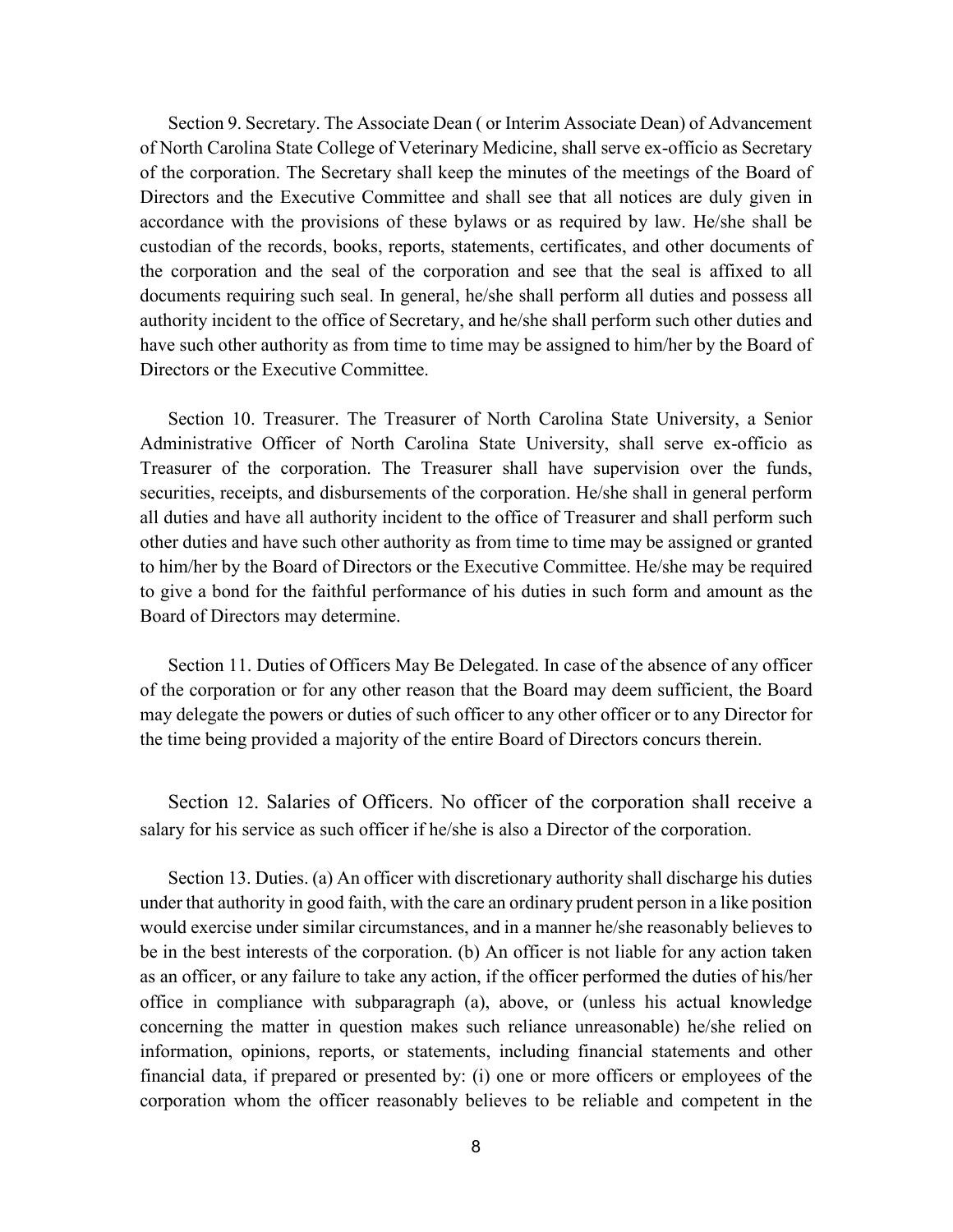matters presented; or (ii) legal counsel, public accountants, or other persons as to matters the officer reasonably believes are within their professional or expert competence.

# **ARTICLE V Committees of the Board**

Section 1. Generally. The Board of Directors may create such Committees as are necessary from time to time to assist the Board. These committees may be standing committees, *ad hoc* committees or subcommittees.

Section 2. Permanent Committees. The following committees are permanent standing committees: the Executive Committee, the Audit and Investment Committee and the Nominating Committee. Each committee will have a Chair and Vice-Chair or Co-Chairs who may be appointed by the President or Executive Committee.

2(a). Executive Committee. At each annual meeting the Board of Directors of the corporation shall elect an Executive Committee consisting of the officers, the immediate past president, the *ad hoc* committee chairs, and up to ten (10) other members of the Board of Directors. The Secretary of the corporation shall serve in an advisory capacity only and shall be a non-voting member of the Executive Committee. Each member of the Executive Committee shall serve until the annual meeting of the Board of Directors next after his election or until his earlier death, resignation, disqualification or removal. In any event, terms of all members of the Executive Committee shall coincide with the terms of their qualifying respective offices or designations; provided further, however, the immediate past president shall be a nonvoting member of the Executive Committee unless he/she is also a member of the Board of Directors. The Executive Committee so appointed, in the interims between the meetings of the Board of Directors, shall exercise all the powers of the corporation, including all of the powers that have been conferred upon it or upon the Board of Directors, except that the Executive Committee shall have no power or authority to (a) authorize distributions; (b) approve dissolution, merger or the sale, pledge, or transfer all or substantially all of the corporation's assets; (c) elect, appoint or remove Directors, or fill vacancies on the Board or on any of its committees; or (d) adopt, amend, or repeal the Articles of Incorporation or bylaws. The presence of six (6) members of the Executive Committee at any regular or special meeting of said Committee shall constitute a quorum for the transaction of business.

2(b). Audit & Investment Committee. The Board of Directors shall appoint an Audit and Investment Committee, which shall be composed of five (5) members of the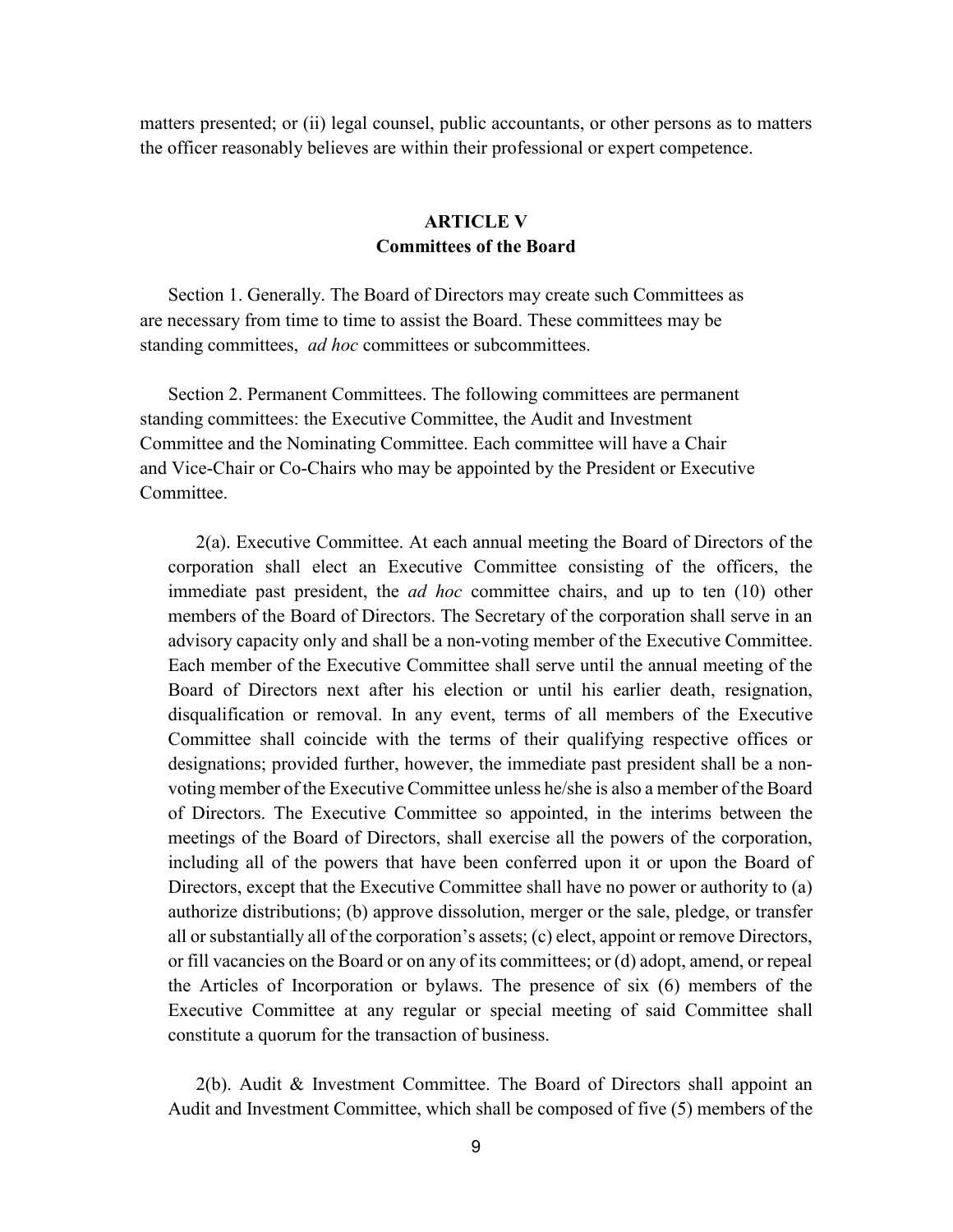Board of Directors none of whom shall be employees of either North Carolina State University or the corporation and each of whom shall remain in office at the will of the Board of Directors unless sooner disqualified by becoming an employee of either North Carolina State University or the corporation. This Audit & Investment Committee so appointed shall recommend the manner in which and the extent to which the funds of the corporation shall be invested from time to time and the making and altering of the investments of the corporation. No funds shall be invested without the approval of the Investment Committee. The Audit & Investment Committee so appointed shall receive the report of the independent CPA firm that conducts the corporation's annual audit and relevant tax forms to be submitted by the corporation.

Section 3. *Ad Hoc* Committees. Ad Hoc committees or subcommittees and their members may be appointed at the discretion of the Executive Committee for specific purposes. *Ad hoc* committees will be terminated upon completion of their specific assignments and submission of a report if required. All *ad hoc* committees will have a Chair and Vice-Chair, or Co-Chairs appointed by the President or Executive Committee.

## **ARTICLE VI Contracts, Loans, Deposits, Checks, Drafts, Etc.**

Section 1. Contracts. Except as otherwise provided in these bylaws, the Board of Directors may authorize any officer or officers, agent or agents to enter into any contract or to execute or deliver any instruments on behalf of the corporation, and such authority may be general or confined to specific instances.

Section 2. Loans. No loans shall be contracted on behalf of the corporation and no evidences of indebtedness shall be issued in its name, unless and except as authorized by the Board of Directors. Any officer or agent of the corporation thereunto so authorized may effect loans or advances for the corporation and for such loans and advances may make, execute, and deliver promissory notes, bonds, or other evidences or indebtedness of the corporation. Any such officer or agent, when thereunto so authorized, may mortgage, pledge, hypothecate, or transfer as security for the payment of any and all loans, advances, indebtedness, and liabilities of the corporation any real property and all stocks, bonds, other securities, and other personal property at any time held by the corporation, and to that end, may endorse, assign, and deliver the same, and do every act and thing necessary or proper in connection therewith. Such authority may be general or confined to specific instances.

Section.3. Deposits. All funds of the corporation shall be deposited from time to time to the credit of the corporation in such banks or trust companies or with such bankers or other depositories as the Board of Directors may select, or as may be selected by any officer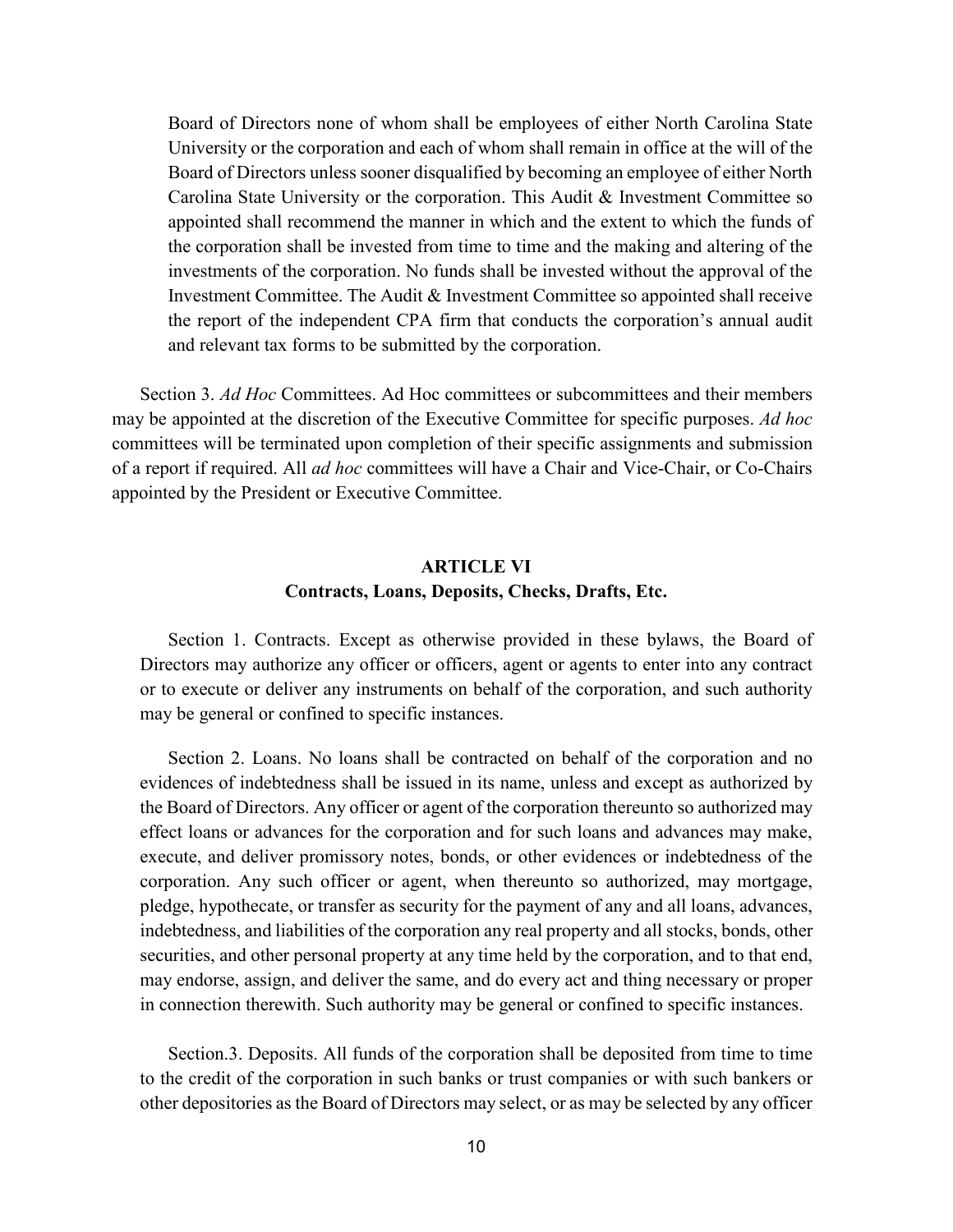or officers, agent or agents of the corporation to whom such power may from time to time be given by the Board of Directors.

Section 4. Checks, Drafts, Etc. All notes, drafts, acceptances, checks and endorsements or other evidences of indebtedness shall be signed by the President or a Vice President and by the Secretary or the Treasurer, or in such other manner as the Board of Directors from time to time may determine. Endorsements for deposit to the credit of the corporation in any of its duly authorized depositories will be made by the President or Treasurer or by any officer or agent who may be designated by resolution of the Board of Directors in such manner as such resolution may provide.

Section 5. Gifts. The Board of Directors may accept on behalf of the corporation any contribution, gift, bequest, or devise for the general purposes or for any special purpose of the corporation. Such gift or gifts, contributions, bequests or devises are subject to compliance with the applicable policies of the North Carolina State University.

# **ARTICLE VII General Provisions**

Section 1. Corporate Seal. The corporate seal shall be in such form as shall be approved from time to time by the Board of Directors.

Section 2. Fiscal Year. The fiscal year of the corporation shall be established from time to time by resolution of the Board of Directors.

Section 3. Waiver of Notice. Whenever any notice whatever is required to be given under the provisions of the Act of the State of North Carolina or under the provisions of the Articles of Incorporation or the bylaws of the corporation, a waiver thereof in writing signed by the person or persons entitled to such notice, whether before or after the time stated therein, shall be deemed equivalent to the giving of such notice.

Section 4. Amendment to Bylaws. These bylaws may be altered, amended, or repealed, and new bylaws may be adopted by two-thirds (2/3) of the Directors present at any meeting of the Board of Directors; provided, however, that at least seven (7) days' notice in writing shall be given of the intention to alter, amend, or repeal or to adopt bylaws at such meeting. In any event, these Bylaws shall be altered, amended, or repealed and new bylaws shall be adopted as may be required from time to time to conform to the requirements of any applicable North Carolina General Statutes pertaining to non-profit corporations or other applicable state and federal laws as may be amended from time to time, University of North Carolina Regulations, as may be amended from time to time, or to maintain the status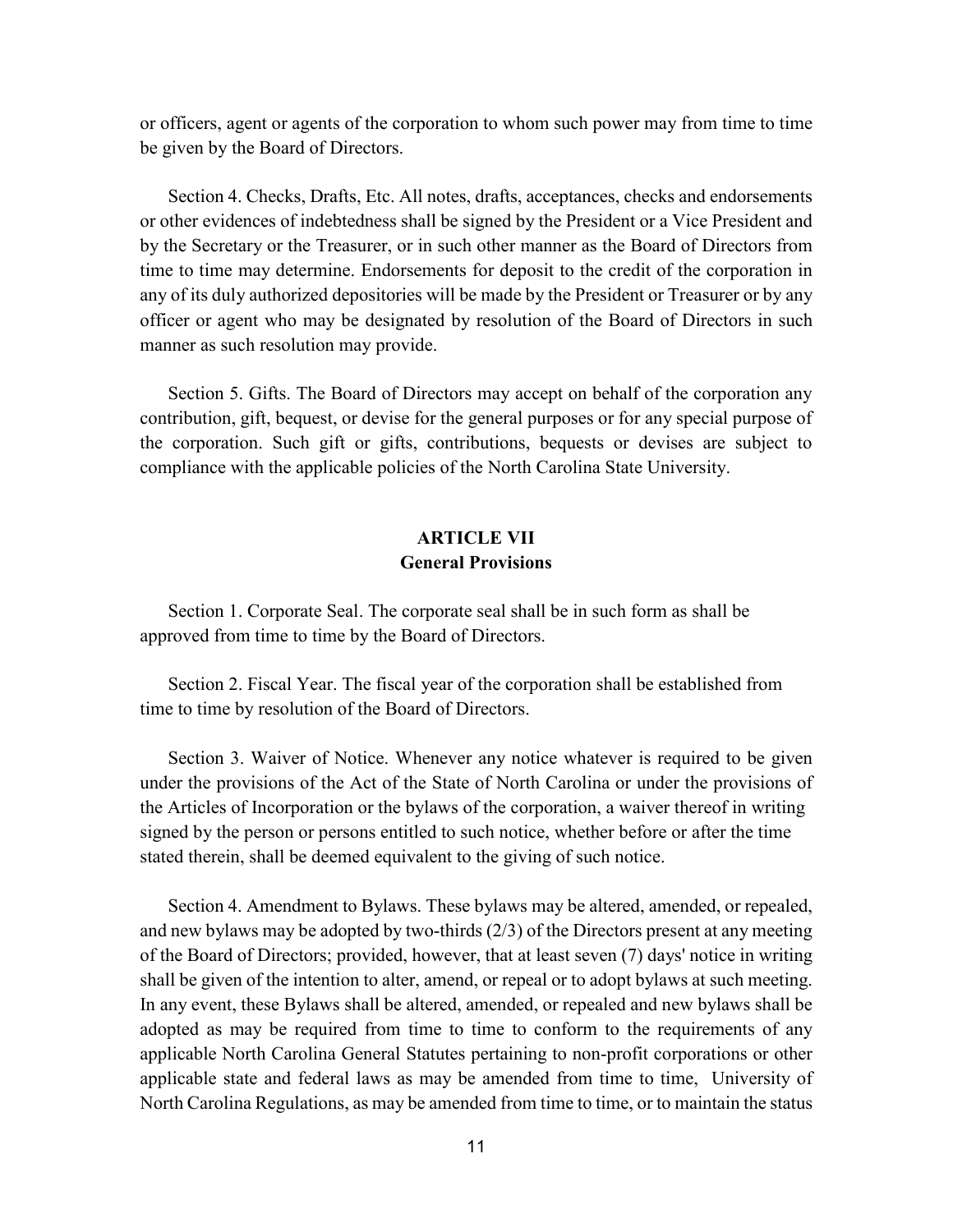of the corporation as an Associated Entity of NC State pursuant to any applicable University of North Carolina Regulations, as may be amended, or any Operating Agreement with NC State. The Board of Directors shall provide NC State with a copy of these Bylaws, as may be amended from time to time, and shall provide NC State with any proposed amendments of these bylaws as soon as possible but in no event less than fifteen (15) days prior to the meeting of the Board of Directors at which they are to be considered for adoption.

Provided, however, that under no circumstances shall these bylaws be amended so that the corporation may operate other than exclusively for religious, charitable, scientific, literary or educational purposes, or so that any Director or any other private individual may participate in the distribution of the earnings, funds or properties of this corporation, nor shall these bylaws be amended to authorize the corporation to conduct its affairs in any manner or for any purpose contrary to the provisions set forth in Section  $501(c)(3)$  of the Internal Revenue Code of 1986 or the corresponding section of any future Internal Revenue Code.

# **ARTICLE VIII Indemnification**

Section 1. Officer, Director, Employee and Agent Indemnification. Each person who was or is a party or is threatened to be made a party to or is involved in any action, suit or proceeding, whether civil, criminal, administrative or investigative and whether formal or informal (hereinafter, a "proceeding" and including without limitation, a proceeding brought by or on behalf of the corporation itself), by reason that he/she is or was a Director, officer, employee or agent of the corporation, or is or was serving at the request of the corporation as a director, officer, partner, trustee, employee or agent of another foreign or domestic corporation, partnership, joint venture, trust or other enterprise, or as a trustee or administrator under an employee benefit plan, where the basis of such proceeding is alleged action in an official capacity as a Director, officer, employee or agent or in any other capacity while serving as a director, officer, partner, employee, agent, trustee or administrator, shall be indemnified and held harmless by the corporation to the fullest extent authorized by the Act as the same exists or may hereafter be amended (but, in the case of any such amendment, only to the extent that such amendment permits the corporation to provide broader indemnification rights than the Act permitted the corporation to provide prior to such amendment) against all expense, liability and loss (including attorneys' fees, judgments, fines, excise taxes or penalties and amounts paid or to be paid in settlement) reasonably incurred or suffered by such person in connection therewith, and such indemnification shall continue as to a person who has ceased to serve in the capacity that initially entitled such person to indemnification hereunder and shall inure to the benefit of his heirs, executors and administrators; provided, however, that the corporation shall indemnify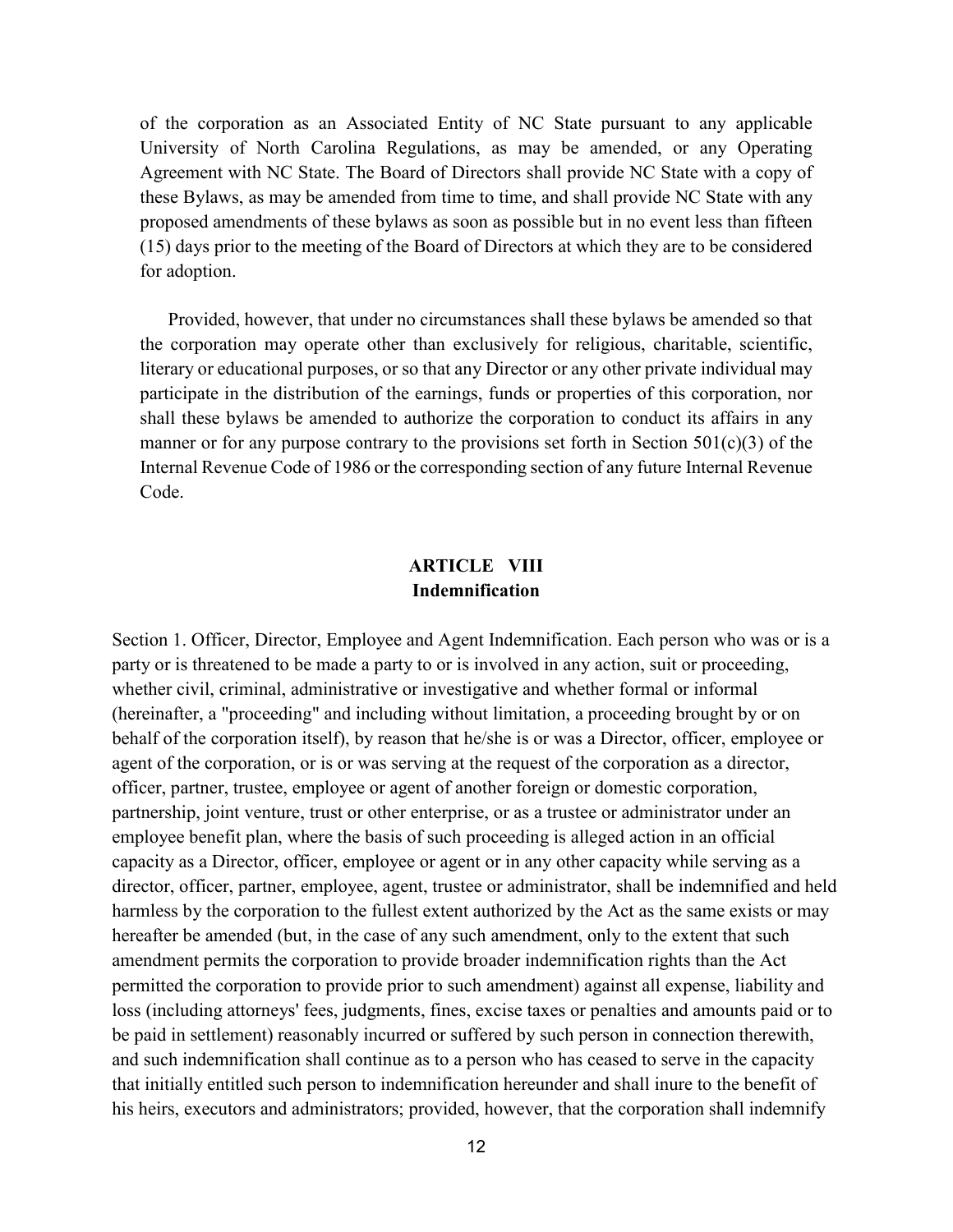any such person seeking indemnification in connection with a proceeding (or part thereof) initiated by such person only if such proceeding (or part thereof) was authorized by the Board.

1 (a) The right to indemnification conferred in this Section 1 shall be a contract right and shall include the right to be paid by the corporation the expenses incurred in defending any such proceeding in advance of its final disposition; provided, however, that, if the Act so requires, the payment of expenses incurred by a Director, officer, employee or agent in his capacity as such (and not in any other capacity in which service was or is rendered by such person while a director, officer, employee or agent including, without limitation, service to an employee benefit plan) in advance of the final disposition of a proceeding shall be made only upon delivery to the corporation of an undertaking, by or on behalf of such person, to repay all amounts so advanced if it shall ultimately be determined that such person is not entitled to be indemnified under this Section or otherwise. The right to indemnification requires that the corporation periodically advance attorney fees and costs incurred by the Director or Directors in any qualified proceeding. Periodic advances shall occur no less than on a quarterly basis.

Section 2. Right of Claimant to Bring Suit. If a claim under Section 1 hereof is not paid in full by the corporation within ninety (90) days after a written claim has been received by the corporation, the claimant may at any time thereafter bring suit against the corporation to recover the unpaid amount of the claim and, if successful in whole or in part, the claimant shall be entitled to be paid also the expense of prosecuting such claim. It shall be a defense to any such action (other than an action brought to enforce a claim for expenses incurred in defending any proceeding in advance of its final disposition where the required undertaking, if any is required, has been tendered to the corporation) that the claimant has not met the standards of conduct which make it permissible under the Act for the corporation to indemnify the claimant for the amount claimed, but the burden of proving such defense shall be on the corporation. Neither the failure of the corporation (including its Board or independent legal counsel) to have made a determination prior to the commencement of such action that indemnification of the claimant is proper in the circumstances because he/she has met the applicable standard of conduct set forth in the Act, nor an actual determination by the corporation (including its Board or independent legal counsel) that the claimant has not met the applicable standard of conduct, shall be a defense to the action or create a presumption that the claimant has not met the applicable standard of conduct.

Section 3. Non-exclusivity of Rights. The right to indemnification and the advancement and payment of expenses conferred in this Article shall not be exclusive of any other right which any person may have or hereafter acquire under any law (common or statutory), the Articles of Incorporation, these bylaws, any agreement, the vote of disinterested Directors, or otherwise.